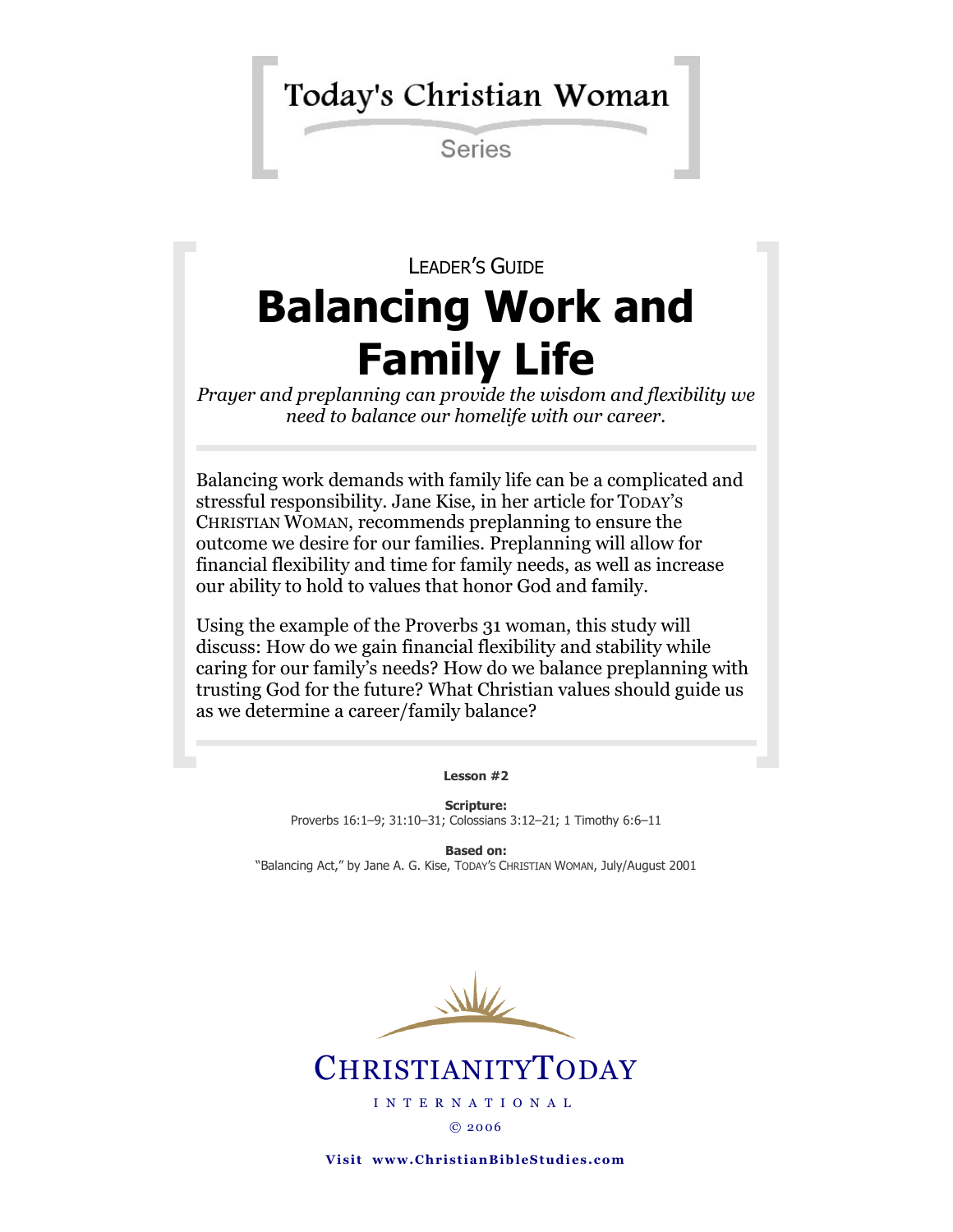### **PART 1 Identify the Current Issue**

Note to leader: prior to the class, provide for each person the article "Balancing Act" from TODAY'S CHRISTIAN WOMAN magazine (included at the end of this study).

Our culture would have us believe that working moms can have it all and do it all. The truth of the matter is that the rigorous demands of work and the emotional pressures of a busy family life often conflict. When we are torn in our struggles to do our work with excellence while caring for the needs of our families, we can feel overwhelmed with responsibility and emotionally frazzled. Jane Kise suggests ways moms can find a healthy balance between work and family life. Choosing family-friendly jobs, not



succumbing to the lure of materialism, and holding to Christian values that honor God and family are key elements to achieving this balance.

Work can be fulfilling in many ways. The Proverbs 31 woman worked with delight. Kise reminds us, however, that we must be careful not to determine our self-worth by our job. God values us because we are his children made in his image, not because of what we do. Remembering this will help us to find motherhood equally fulfilling, if not more so, than our careers, in what Kise calls a "society starved for meaning and purpose."

#### **Discussion starters:**

- [Q] In what ways does our society lead women to believe that they can have it all—a demanding, high-powered career and a healthy, well-adjusted family? What pressures does this idea create for women?
- [Q] Years ago there was a commercial jingle that said, "I can bring home the bacon, fry it up in a pan, and never let you forget you're a man. I'm a woman." What unrealistic images of a woman's role do commercials like this portray? What issues have led our society to create the idea of the superwoman?
- [Q] What struggles between work and home do full-time working moms often face? Have you ever felt like you weren't doing anything well because you were pulled in so many different directions? Share your story. How might this type of feeling affect a person's self-esteem?

#### **PART 2 Discover the Eternal Principles**

#### **Teaching point one: Seek God for wisdom as you plan for the future of your family.**

Read Proverbs 16:1–9 and 31:10–31. If we commit our work to the Lord, our plans will be established. God has made everything for its own purpose. This includes every person and

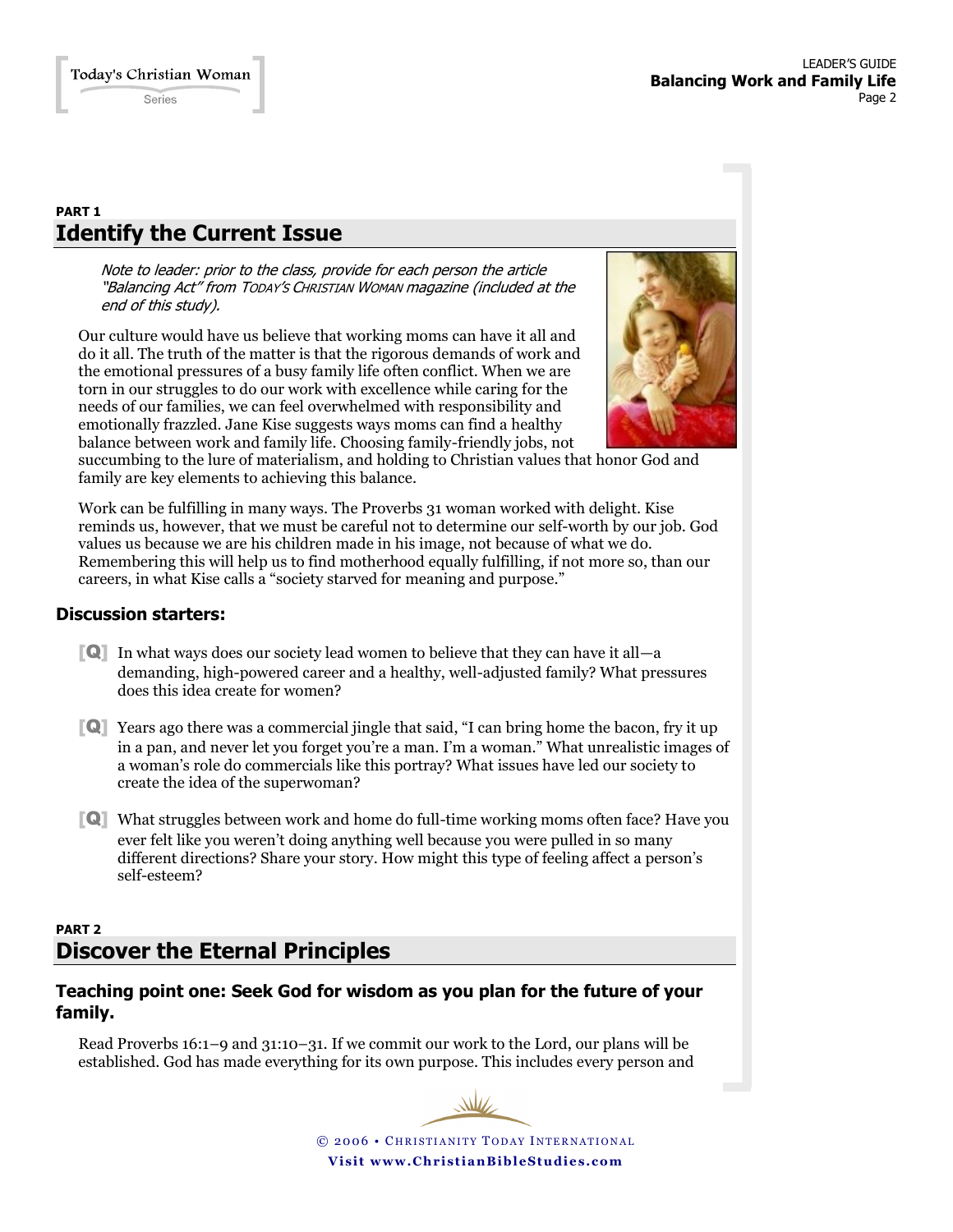family. If we humbly seek God's wisdom (James 1:5), he will guide us as we plan for our families, and he will reveal his purposes in our lives.

The capable woman described in Proverbs 31 smiled at the future. Knowing God would never forsake her, she trusted him as her Jehovah-Jireh (The Lord shall provide). She was not afraid of the bitter snow or violent storms that her household might face. She walked with God, and she did all she could to prepare for whatever God allowed in their lives. Her attentive care and genuine concern for her family were evident by her diligent planning. Her family was clothed in scarlet, the best material available. She was purposeful in her dealings: conscientiously searching for the best supplies, carefully considering her options, and faithfully acting on the wisdom God gave her.

- [Q] Kise believes that preplanning is "essential to ensure the outcome you want to achieve" for your family. Based on the passages you studied in Proverbs, do you agree with her? Explain your answer.
- [Q] According to Proverbs 16, why should we seek God as we plan for the future of our families?
- [Q] Why do you think the woman described in Proverbs 31 smiled at the future? List specific things she did to plan for the future of her household.
- [Q] Why do you think the author of this Proverb considered this woman's thorough preparedness and diligence in planning for the future to be noble character qualities? Based on Proverbs 16, when might a person's plans for the future not be noble?
- [Q] How do we balance preplanning with trusting God for the future?

#### **Teaching point two: Find a balance between work and family life that benefits all involved while bringing glory to God.**

Look again at Proverbs 31:10–31. Kise recommends that parents should find the right blend of parenting and work for their family. She suggests that mothers find careers and companies that will allow them to put their families' needs before work by either putting their careers on hold or by giving them the flexibility necessary to care for their families.

The accomplished woman of Proverbs 31 balanced work with her family's needs. She worked with wool and flax, bought fields, planted vineyards, made linen garments to sell, and supplied belts for tradesmen. The excellent products she made brought her praise. Her purpose in all of her tasks was to glorify God and to provide for the needs of her household. Her work brought her delight, and she sensed that her gain was good.

- [Q] What balance between work and family life did this woman demonstrate? What priority did she give to her family? Support your answer from the text.
- [Q] How did this woman's work provide for her household?
- [Q] The husband of the Proverbs 31 woman trusted her with his heart. He knew she would bring him gain because she was good to him all the days of her life. What inference can you find from this passage about the priority this woman's husband had in her life? What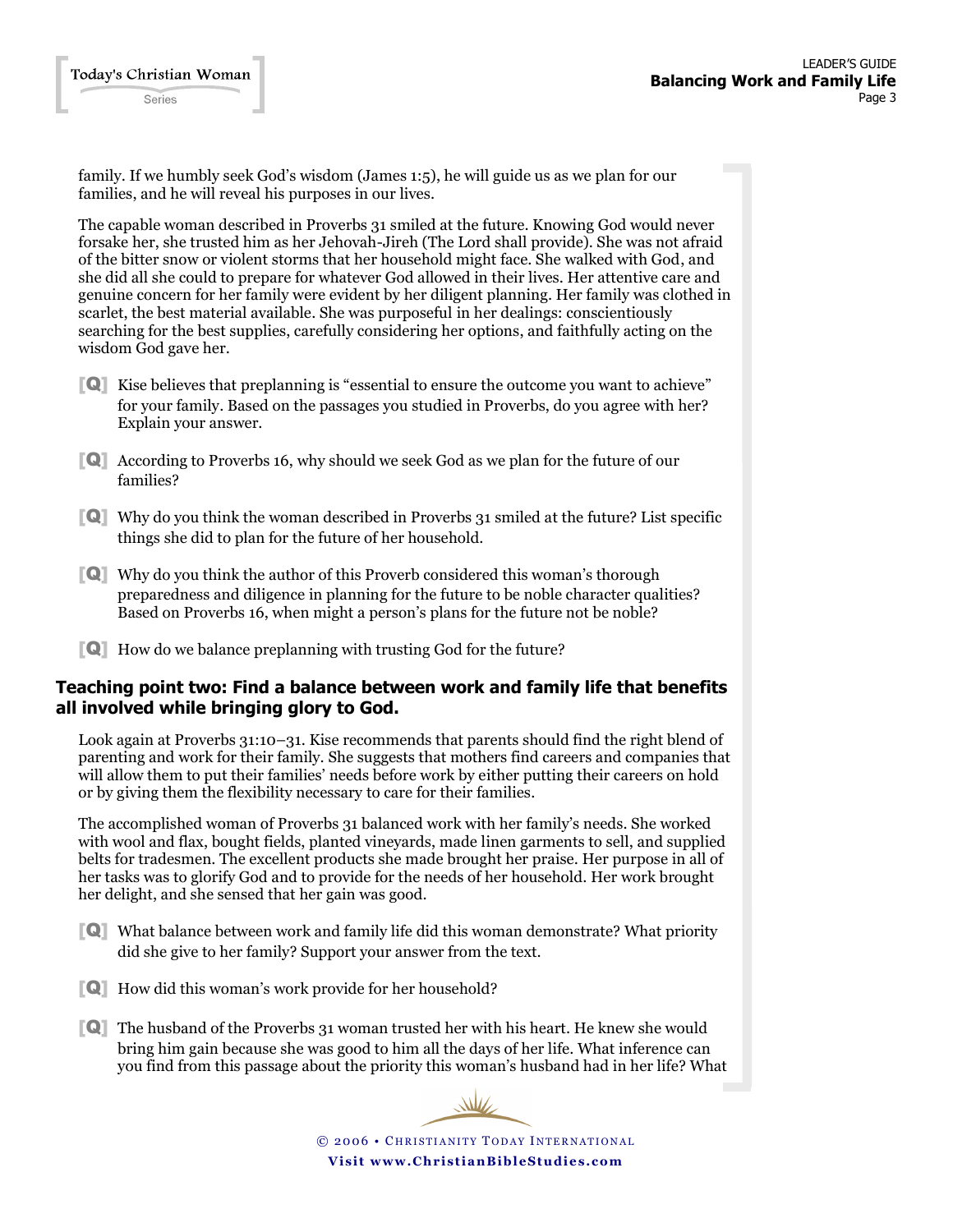Today's Christian Woman Series

> specifically can a woman do for her husband that will bring him the good described in this passage?

- [Q] How did the wife described in this passage bring her husband gain? Do you think his gain was merely material?
- [Q] The children of this woman of noble character rose up and blessed her. What does this imply about the relationship she had with her children? How did her work benefit her children? How did her character benefit her children?
- [Q] The capable woman described in Proverbs 31 delighted in her work. Why do you think her work brought her delight? Why do you think work is satisfying? Does your work bring you delight? Explain your answer.
- [Q] Do you feel you have a good work/family balance? If so, explain what you have done to maintain this. If you feel weak in this area, what specifically might you do to improve the balance?
- [Q] What happens to families when work takes a higher priority than everything else?
- [Q] Why is it often difficult to keep a healthy work/family balance? How do we keep from being overwhelmed when trying to emulate the Proverbs 31 woman?
- [Q] How do balanced priorities bring glory to God?
- [Q] How can we glorify God through our work? (Hint: See Colossians 3:23–24)

#### *Optional Activity*

*In your small group, discuss what you believe would be an ideal work/family balance. Brainstorm with your group to find ways you might be able to achieve this balance.* 

#### **Teaching point three: When we balance our needs and wants, we allow for the financial flexibility that is important for the good of our family and God's kingdom.**

Look again at Proverbs 31:16–22 and read 1 Timothy 6:6–11. Kise recommends that couples be purposeful about their financial planning. She encourages couples to rely on one income to meet their family's needs. This prevents couples from being trapped in a two-income lifestyle, and it allows them the financial flexibility needed for a mother to stay home with her children or work part-time if she chooses. This, of course, assumes that one adult in the family makes enough for the family to live on, or that there are two adults in the family, which may not always be the case.

Paul exhorted Timothy to live a life of contentment by remembering that the things of earth are temporal and cannot be taken into eternity. The antithesis of the voracious greed Paul warned against is generosity. The woman described in Proverbs 31 used her earnings to provide for her family and to willingly and generously help the poor and needy. When our hearts are content, generosity will replace greed. A life of contentment will allow us to make godly decisions with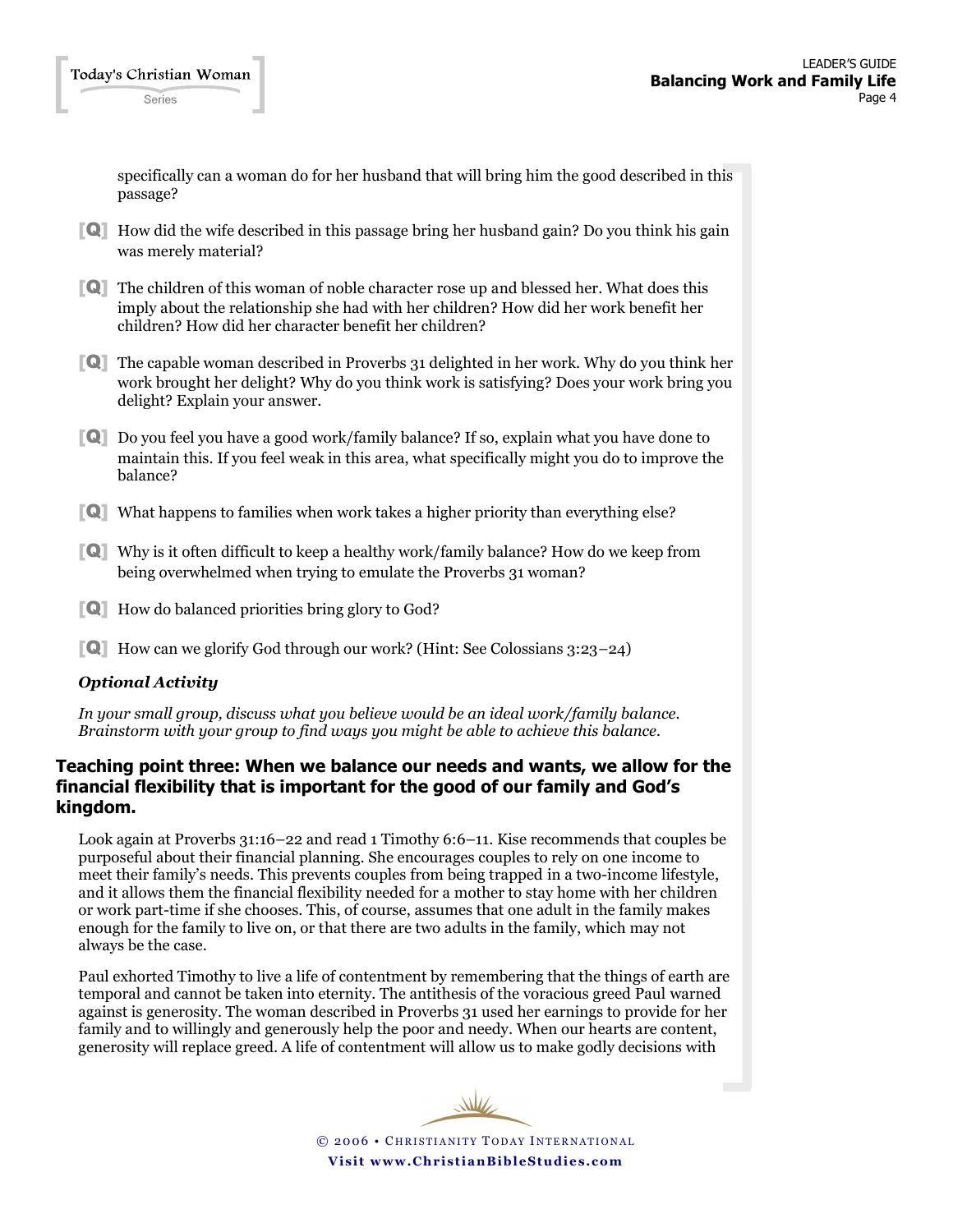our finances, instead of focusing on materialistic gain that attracts our wandering eye away from our faith toward the ruinous, destructive emptiness of worldly wealth.

- [Q] According to 1 Timothy 6:7, why should we lead a life of contentment?
- [Q] How can we use our finances in ways that will have eternal results?
- [Q] Paul warned Timothy to flee from greed and the temptations of riches. According to 1 Timothy 6:11, how did Paul suggest Timothy do this?
- [Q] How does a heart of contentment protect us from the temptations of greed?
- [Q] How does contentment foster the generosity of spirit displayed by the woman described in Proverbs 31?
- [Q] How might greed affect the decisions we make about our work/family balance? How might we guard against greed?
- [Q] What role might contentment have in making decisions about living on one income as Kise suggests? What benefits are there to living on one income even if you have two incomes? What happens when couples get trapped into a two-income lifestyle?
- [Q] What if you have no choice but to have two incomes, or must live on one income because you are the only parent? In what ways can you find contentment?
- [Q] What are the benefits of financial planning? What generally happens when couples do not have a financial plan? How does a financial plan help couples balance financial needs with the needs of their children? Do you agree with Kise that we need to be purposeful about our financial planning? Why or why not?

#### *Optional Activity*

*Kise recommends calculating the costs of working. In small groups, work through the following financial scenario:*

*Megan works full-time as a receptionist in a doctor's office. She makes \$35,000 a year. Fifteen percent of her income goes to taxes. She tithes 10 percent of her income. She has three children under the age of five. Day care costs are \$300 a week. She works 50 weeks a year. Career clothing costs her approximately \$1,000 a year. Often she picks up dinner on the way home from work, because she hasn't had time to cook. Eating out costs approximately \$80 a week. She spends \$25 a week on gas transporting her children to daycare and getting to work. Approximately how much money does Megan actually clear every year? How might knowing this information affect her decisions about working full-time? What other options might she consider that would allow her more time with her children? What if Megan is much happier working than staying home with her children? How might that affect her parenting? How much should that weigh into her decision?*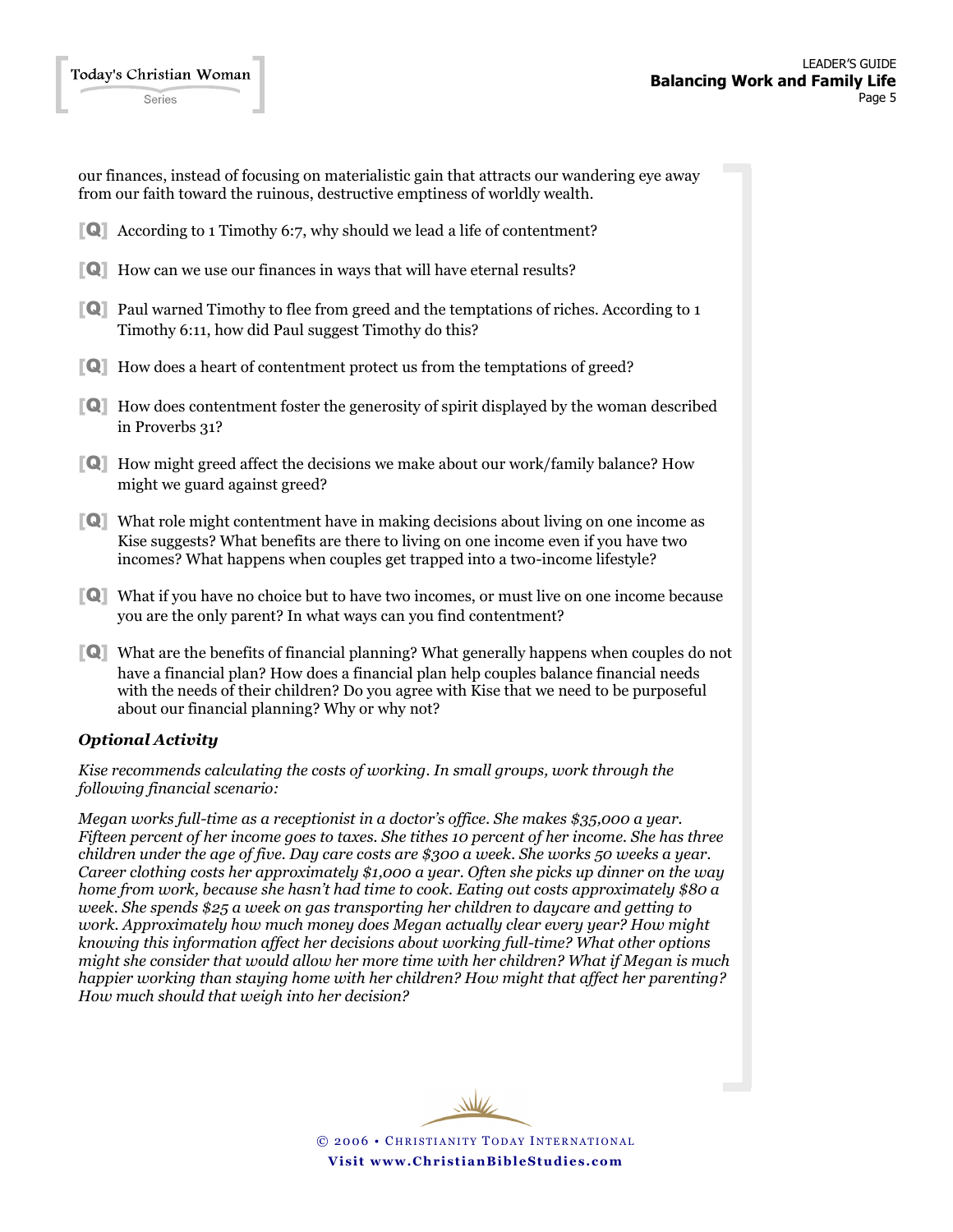#### **Teaching point four: Whatever we do, we should work at it with all our hearts, working for the Lord rather than for men.**

Look once more at Proverbs 31:10–31 and read Colossians 3:12–21. Whatever balance God leads us to, we need to hold true to values that honor God and family. Paul encouraged the Colossians to do their work as if they were doing it for the Lord, for it was Christ whom they served. He reminded them to focus on character qualities of compassion, kindness, humility, gentleness, patience, forgiveness, love, and unity in all that they did. He instructed family members to honor each other and bring glory to God. Whatever choices we make in our struggle for work/family-life balance, we should do it all in the name of Jesus.

- [Q] Why are the character attributes listed in Colossians 3 important to all we do? How will these values impact our work performance? How will they impact our family life?
- [Q] How might focusing on values and character qualities that honor Christ influence our decisions regarding the work/family-life balance?
- [Q] How should focusing on the character qualities outlined in Colossians 3:12–15 help family members follow Paul's instructions for family life given in Colossians 3:18–21?
- [Q] What character qualities did the woman described in Proverbs 31 exhibit? How did they impact her quality of work? How did they affect her work/family-life balance? How did they glorify God?

#### **PART 3 Apply Your Findings**

If we seek God for wisdom and direction for our career and family choices, he will lead us to a balance that is good for all involved and which brings glory to his name. Parents need to consider careers and companies that are family-friendly. In evaluating our careers and the hours we work, we need to beware of the lure of materialism so prevalent in our culture. Focusing on generosity and caring for the poor and needy will help us to be content with the many blessings God gives each of us. Whatever we do, we need to do our work for the Lord, for it is Christ whom we serve. When we do this, our work and our home life will bring glory to his name.

- [Q] Why is it important to find a balance between career and home life? How does an unbalanced work life negatively impact family life? How does an unbalanced work life negatively affect our ministry availability? If our work routinely keeps us from our family and ministry, what message is that sending to our children?
- [Q] What part of this study was most helpful to you? Why?
- [Q] Which of Kise's recommendations were most help for you? Why?

*—Study prepared by Julie Kloster, speaker, freelance writer, and regular contributor to CHRISTIANBIBLESTUDIES.COM.*

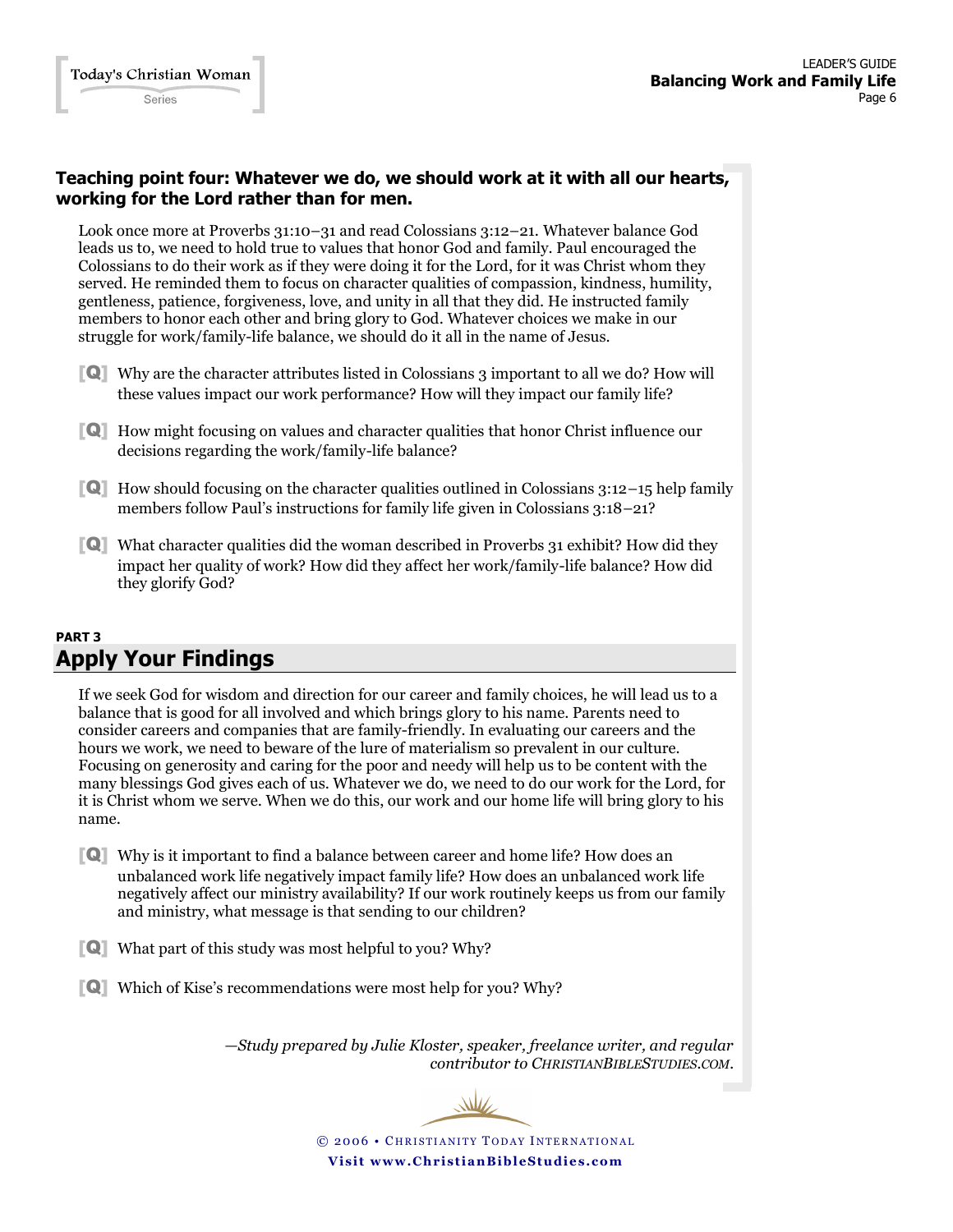## **Additional Resources**

| ' <del>≈</del> | ChristianBibleStudies.com                                                                                                                             |
|----------------|-------------------------------------------------------------------------------------------------------------------------------------------------------|
|                | -Fear Factors in Parenting                                                                                                                            |
|                | -Parenting Together                                                                                                                                   |
|                | -Mentoring Youngsters Toward Adolescence                                                                                                              |
|                | -Responsibility Super Models                                                                                                                          |
|                | -Replace Whining with Respect                                                                                                                         |
|                | Daily Wisdom For Working Women, Michelle Medlock Adams, Gena Maselli<br>(Barbour Publishing, 2004; ISBN: 1593103697)                                  |
|                | Getting A Grip: Finding Balance in Your Daily Life, InterActions Series, Bill Hybels,<br>Kevin Harney (Zondervan Corp., 2005; ISBN: 031026605X)       |
|                | It All Comes Out in the Wash: Sorting Through Priorities When Your Load is Out of<br>Balance, Judi Braddy (Beacon Hill Press, 2006; ISBN: 0834122596) |

- *Notes to a Working Woman,* Luci Swindoll (Thomas Nelson/W, 2004; ISBN: 0849945399)
- *Prayers for the Working Mom: 7 Secrets to Phenomenal Success,* Sabrin O'Malone (Faithworks/Stl, 2004; ISBN: 1932124209)
- *The Frazzled Factor Workbook: Relief for Working Moms,* Jane Jarrell, Karol Ladd (Thomas Nelson/W, 2005; ISBN: 1418501921)

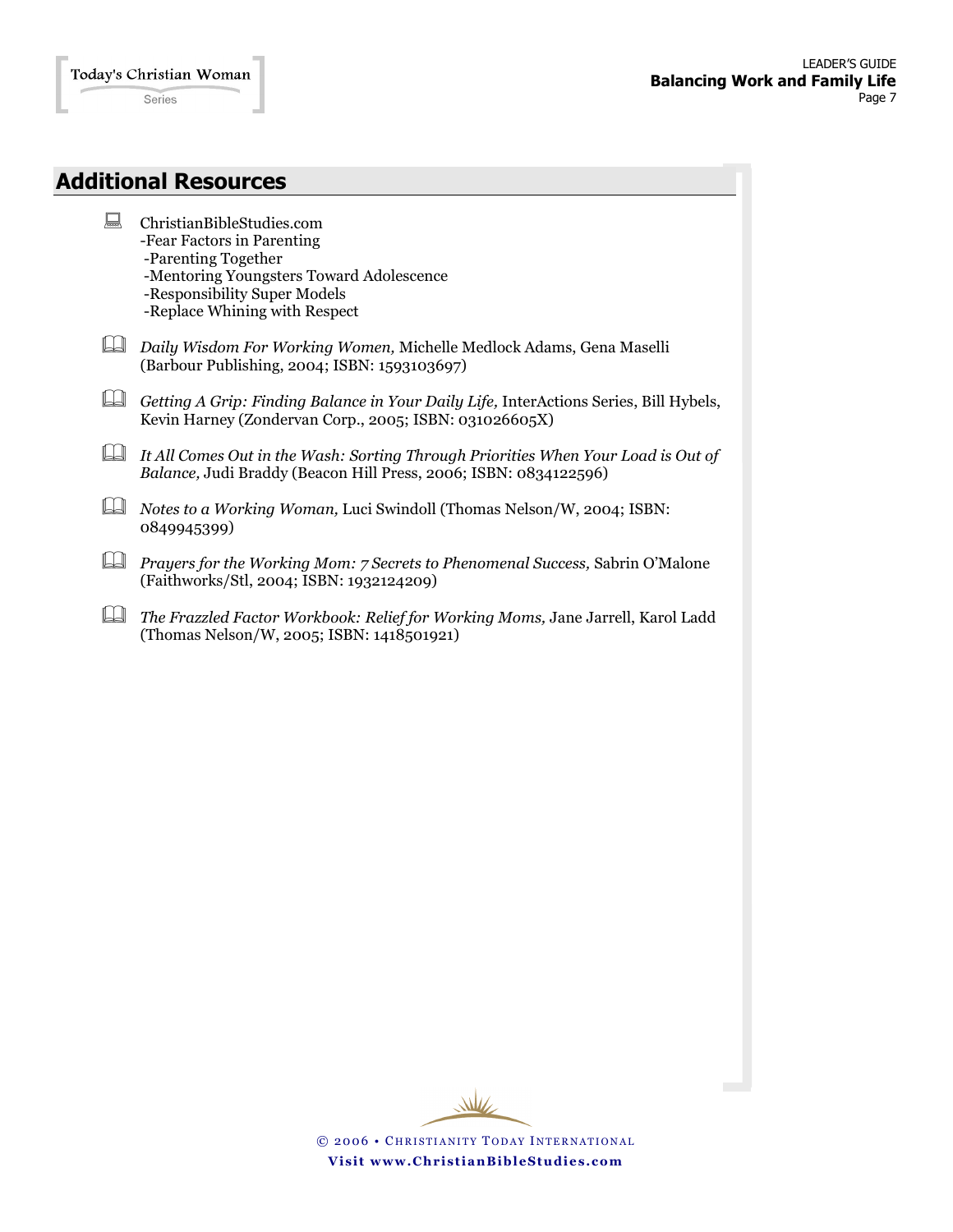# Today's Christian Woman

Series

## **ARTICLE Balancing Act**

*10 ways to determine the right blend of parenting and work for your family.*

By Jane A. G. Kise, for the study "Balancing Work and Family Life"



<http://www.christianitytoday.com/tcw/2001/004/images/6.38.jpg>When people hear I work part-time out of my home as a corporate management consultant and writer, and still am available to my two children, they usually say, "You're so lucky. You have the best of both worlds." But luck had little to do with it; it took careful planning years in advance.

Your situation may differ from mine, but no matter what approach you choose, preplanning's essential to ensure the outcome you want to achieve. For example, if you desire to be a stay-at-home mom, consider the following tips *before* you're faced with the challenge of balancing financial needs with the needs of your children:

**1 Define what it means to stay at home.** My children attended day care/preschool 12–15 hours a week from three months of age, but I considered myself a stay-at-home mother. Other "full-time" moms I know run their home business after their children go to bed, juggle schedules with their husband, or split their part-time hours between their home and an office. And some fit the traditional picture of a homemaker. What would be ideal for you?

**2 Decide what you value as a couple.** Our first child was born while my husband was employed by a company in financial trouble. Since his position was shaky, he felt I needed to work enough to at least stay networked in my career. That meant someone else watched our children 12 hours a week—a small compromise for peace of mind.

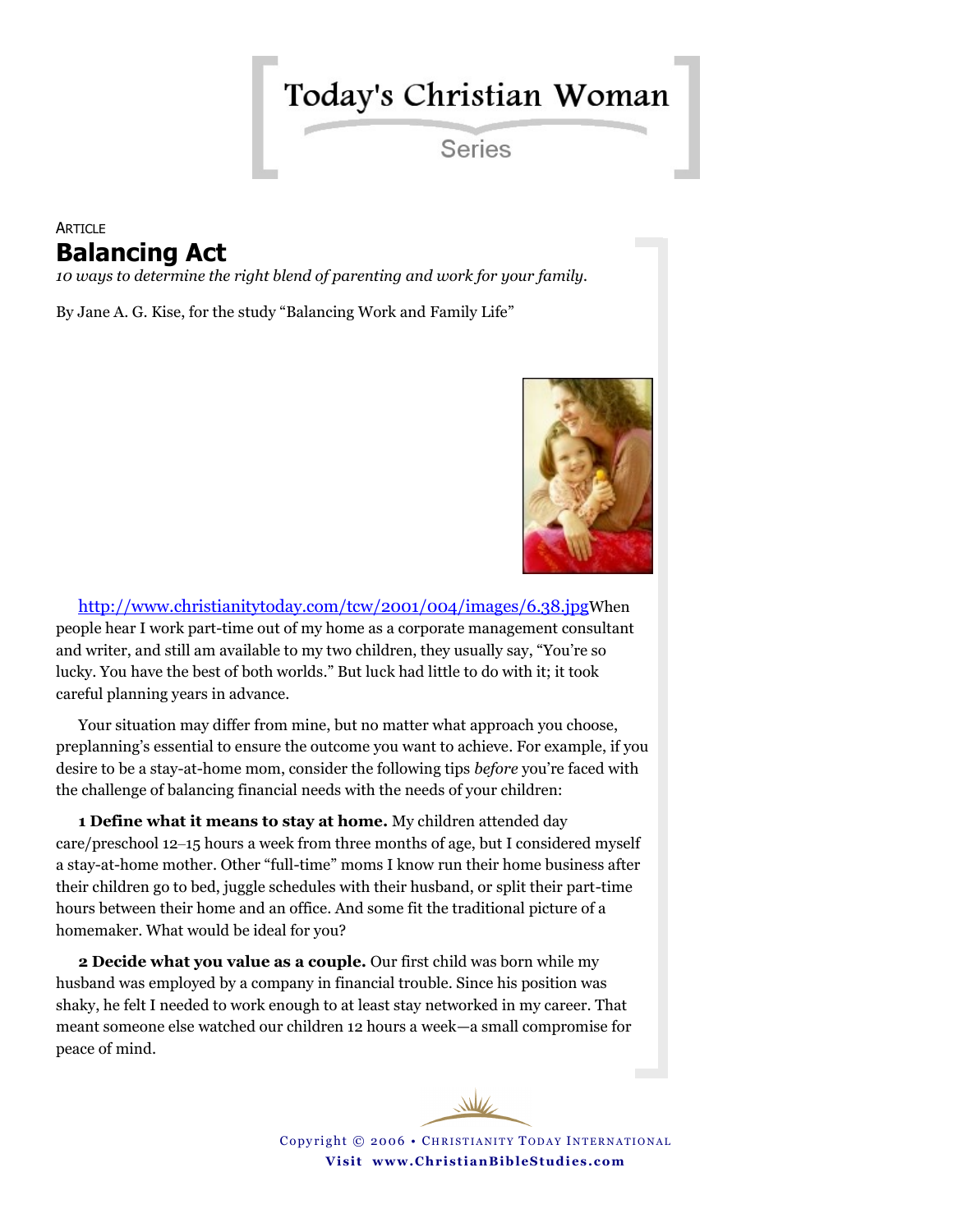Today's Christian Woman Series

Some husbands are uncomfortable with the thought of being the sole breadwinner. Discuss these values and priorities with your spouse *now*.

**3 Pick a career that honors parenthood.** After becoming a mother, an attorney friend of mine was told by her male partners, "If we as fathers have to put in 60-hour weeks, so do you."

In contrast, one corporate trainer was allowed to pick her schedule and clients, working just a few hours a week after her child was born. Talk to people in different careers and companies to discover which will allow you either to put your career on hold or put your children first.

**4 Be flexible.** After my children were born, I was able to work as a consultant because of the advanced degree I'd obtained in night school. While attending classes on top of a 40-hour work week was tough, I sought the degree in hopes of gaining the type of flexibility I now have. If you hope to work part-time, consider if specialized training could increase your chances. Few moms have time for school once children arrive.

**5 Live on one income.** Children bring increased expenses, making it difficult to cut back on your lifestyle after they've arrived. Start now by living on one income and saving the earnings of the other spouse. My husband and I made this rule when we first married, and we can testify it isn't impossible if you keep this goal in mind as you buy your home, a car, or plan a vacation. Just remember what's important to you: keeping your family a priority.

**6 Visit day-care facilities or check out other options now.** First, decide if day care is something with which your family's comfortable. If you opt for day care, before your children are on the way, visit places that care for infants. Assess whether you'd be comfortable leaving your baby in their care. In my case, I found a wonderful day-care provider who employed four college students to assist her in caring for the children. While she was expensive, hers was the only facility I saw that gave the kind of care a mother would give. It's helpful to understand your feelings about the various options before you're under pressure to make a decision. Then, take a realistic look at the expense and how much you want to be away from your children.

**7 Find a support network.** Some of my friends continued to work despite their desire to be home because they were afraid of being isolated from other adults. Chat with other moms who've made the transition, and find out how they did it. This isn't 1960: In many neighborhoods, you could be the only stay-at-home mom. Who will be available for adult conversation? The security that comes from finding church groups or other networks before children are born can smooth the abrupt changes maternity leave brings.

**8 Calculate what it costs to work.** Take a moment to calculate the cost of wardrobe, transportation, day care, lunches out, cleaning services, and whatever else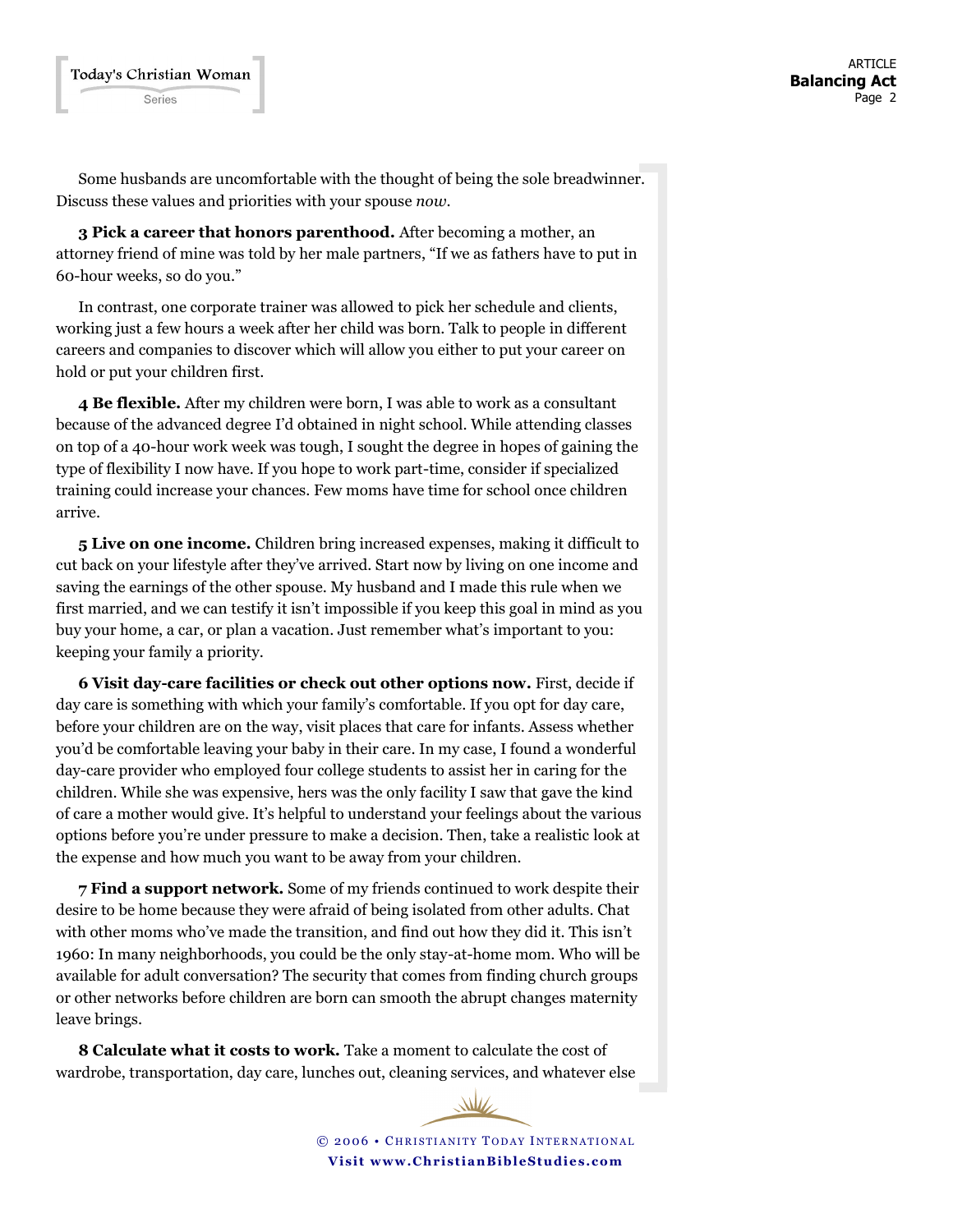you might spend in the work force. Then calculate the after-tax pay you'll actually bring home. One of my sisters-in-law figured out that after these expenses, she'd be making around 50 cents an hour. For her, the choice to stay home was easy, even though her husband was a social worker who brought home a modest salary.

**9 Define the role you want to play in your child's life.** I avoided returning to an office environment once my children were in school because I wanted flexibility. Many women plan to return to the work force as soon as their youngest child reaches kindergarten, only to find their desire to be available to their children increases at this point. I hear comments such as, "We never would have bought this house if we'd known I'd want to stay home," or, "We thought I'd go back to work, so we used up our savings." Avoid digging yourself into these holes.

**10 Find your self-worth in God.** If you currently find great fulfillment in your career, don't wait until you're at home to have a ready answer to the inevitable question, "And what do you do?" Be able to tell yourself exactly why you made the choices you did. Before you leave the workplace, list why you're of value to God—not because of your job, but because you're his child! You can channel God's love to your children, be an example of selfless giving, and aid friends and neighbors in ways fulltime working women can't. Enlist your spouse's help in reminding you the work you do at home is vitally important in a society starved for meaning and purpose.

If this all sounds complicated, it is. Is it worth it? You bet! Knowing my husband and I both valued my keeping one hand in the workplace allowed perspective when deadlines or sick children caused major collisions in our schedules. Still, I struggle with knowing how much time to devote to my children's school and how much to work. Women who wish to stay at home with their kids, however they define it, face some tough decisions. But with prayer and some preplanning, you're on the way to healthy, happy stay-at-home motherhood.

*—Jane A. G. Kise, a part-time writer/consultant, lives in Minnesota.*

"Balancing Act," by Jane A. G. Kise, TODAY'S CHRISTIAN WOMAN, July/August 2001